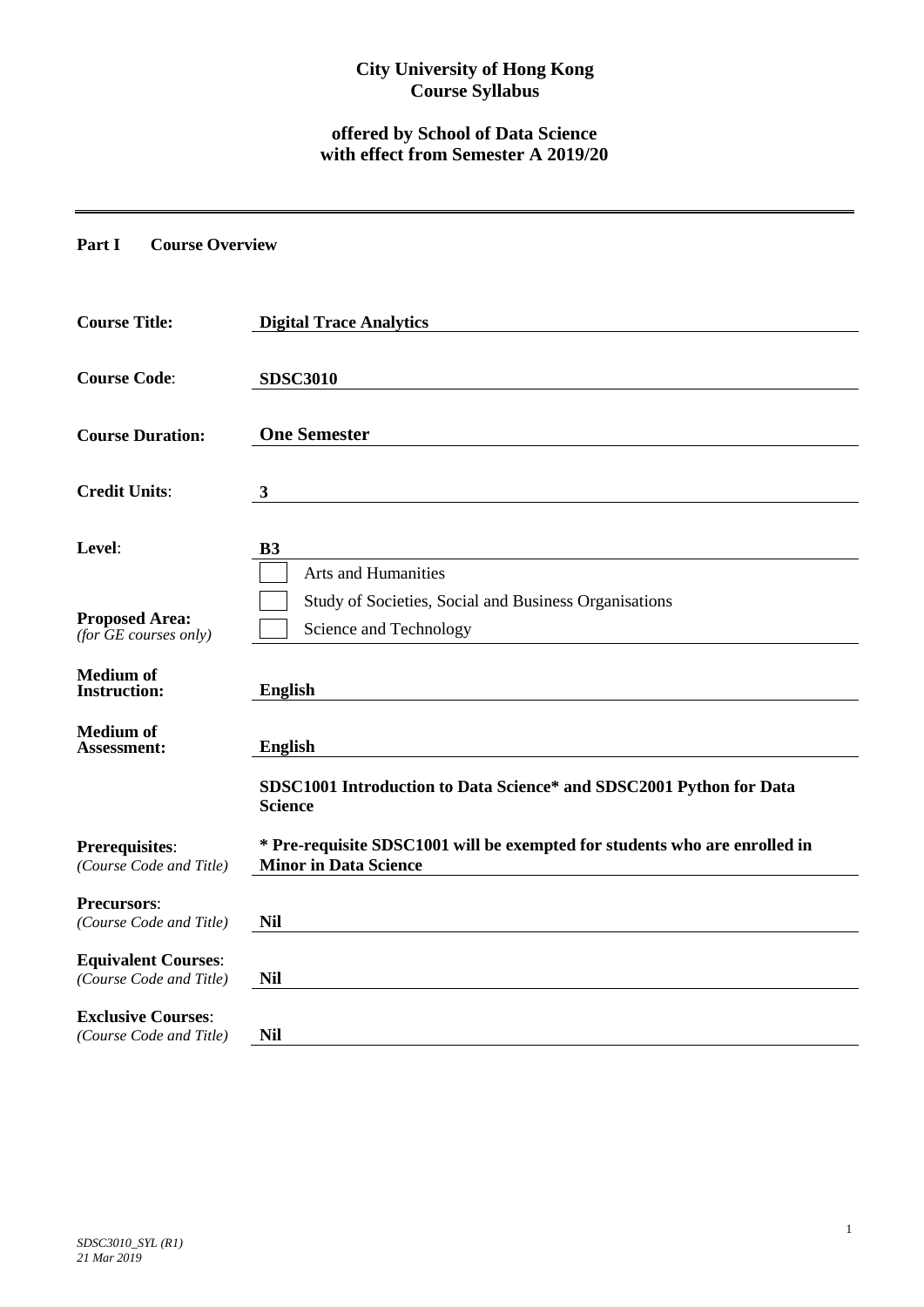# **Part II Course Details**

# **1. Abstract**

*(A 150-word description about the course)*

This course provides students with an extensive exposure to the elements of opinion/behavioural data analytics. Topics include self-reported data, behavioural data, social science sampling, questionnaire design, offline surveys, online surveys, digital trace measurement, multi-source data analytics, and privacy protection.

# **2. Course Intended Learning Outcomes (CILOs)**

*(CILOs state what the student is expected to be able to do at the end of the course according to a given standard of performance.)*

| No. | $CLOS$ <sup>#</sup>                                          | Weighting*  | Discovery-enriched |    |    |
|-----|--------------------------------------------------------------|-------------|--------------------|----|----|
|     |                                                              | (i f)       | curriculum related |    |    |
|     |                                                              | applicable) | learning outcomes  |    |    |
|     |                                                              |             | (please tick where |    |    |
|     |                                                              |             | appropriate)       |    |    |
|     |                                                              |             | A1                 | A2 | A3 |
| 1.  | Explain clearly fundamental principles and methods of        | 20%         | N                  |    |    |
|     | digital trace analytics                                      |             |                    |    |    |
| 2.  | Classify various types and properties of opinion and         | 20%         | N                  | V  |    |
|     | behavioural data                                             |             |                    |    |    |
| 3.  | Evaluate prevailing practices in digital trace analytics and | 30%         | N                  | N  |    |
|     | seek ways to improve the existing practices                  |             |                    |    |    |
| 4.  | Apply appropriate methods to solve given problems in         | 30%         | اد                 | N  |    |
|     | digital trace analytics                                      |             |                    |    |    |
|     |                                                              | 10001       |                    |    |    |

*\* If weighting is assigned to CILOs, they should add up to 100%.* | 100%

*# Please specify the alignment of CILOs to the Gateway Education Programme Intended Learning outcomes (PILOs) in Section A of Annex.* 

*A1: Attitude* 

*Develop an attitude of discovery/innovation/creativity, as demonstrated by students possessing a strong sense of curiosity, asking questions actively, challenging assumptions or engaging in inquiry together with teachers.*

*A2: Ability*

*Develop the ability/skill needed to discover/innovate/create, as demonstrated by students possessing critical thinking skills to assess ideas, acquiring research skills, synthesizing knowledge across disciplines or applying academic knowledge to self-life problems.*

A3: *Accomplishments*

*Demonstrate accomplishment of discovery/innovation/creativity through producing /constructing creative works/new artefacts, effective solutions to real-life problems or new processes.*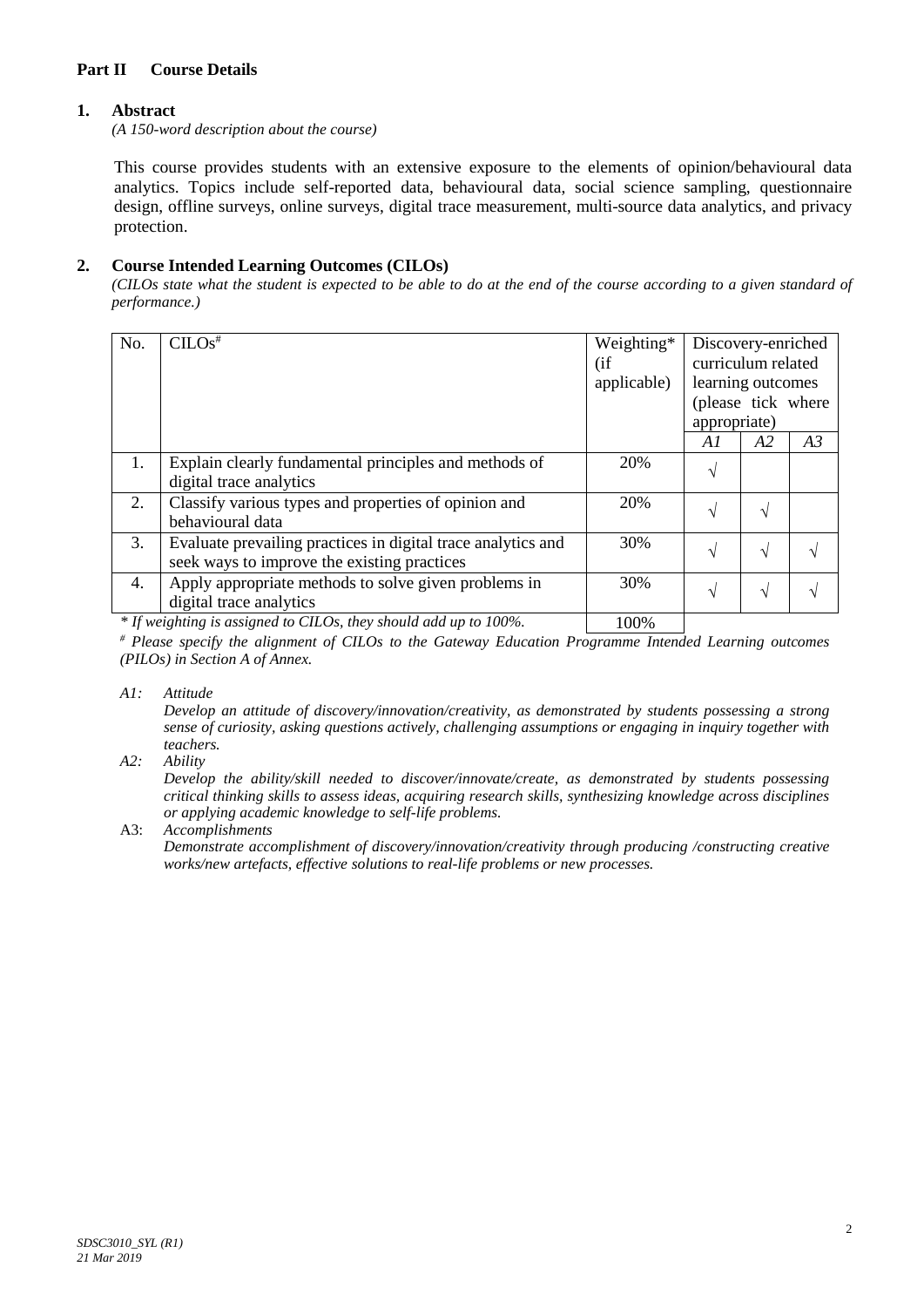# **3. Teaching and Learning Activities (TLAs)**

*(TLAs designed to facilitate students' achievement of the CILOs.)*

| <b>TLA</b>               | <b>Brief Description</b>                                                                                                                                           | CILO No. |  |  | Hours/week<br>(if applicable) |                     |
|--------------------------|--------------------------------------------------------------------------------------------------------------------------------------------------------------------|----------|--|--|-------------------------------|---------------------|
|                          |                                                                                                                                                                    |          |  |  | 4                             |                     |
| Lecture                  | Learning through <b>teaching</b> is primarily<br>based on lectures.                                                                                                |          |  |  |                               | 39 hours in total   |
| Case studies             | Describe and critique classic cases of<br>digital trace analytics.                                                                                                 |          |  |  |                               | in or after classes |
| Take-home<br>assignments | Learning through in-class or take-home<br>assignments is primarily based on<br>interactive problem solving and<br>hands-on exercises allowing instant<br>feedback. |          |  |  |                               | in or after class   |

## **4. Assessment Tasks/Activities (ATs)**

*(ATs are designed to assess how well the students achieve the CILOs.)*

| <b>Assessment Tasks/Activities</b>     |      | CILO No. |    |   | Weighting* | Remarks                                                                                                                                                                                                                    |  |  |  |  |
|----------------------------------------|------|----------|----|---|------------|----------------------------------------------------------------------------------------------------------------------------------------------------------------------------------------------------------------------------|--|--|--|--|
|                                        |      | 2        | 3  | 4 |            |                                                                                                                                                                                                                            |  |  |  |  |
| Continuous Assessment: 40%             |      |          |    |   |            |                                                                                                                                                                                                                            |  |  |  |  |
| <b>Test</b>                            | V    |          |    |   | 20-40%     | Questions are designed for<br>data collection methods of<br>digital trace analytics to see<br>how well the students have<br>learned the fundamental<br>concepts and methods, and<br>applications in real world<br>context. |  |  |  |  |
| Hands-in assignments                   |      |          |    |   | $0 - 20%$  | These are skills based<br>assessment to enable students<br>to demonstrate the basic<br>concepts, methods and<br>algorithms of digital trace<br>analytics, and applications of<br>in real world context.                    |  |  |  |  |
| Examination: 60% (duration: 2 hours)   | V    | V        | ٦Ι | V | 60%        | Examination questions are<br>designed to see how far<br>students have achieved their<br>intended learning outcomes.                                                                                                        |  |  |  |  |
| *The weightings should add up to 100%. | 100% |          |    |   |            |                                                                                                                                                                                                                            |  |  |  |  |

For a student to pass the course, at least 30% of the maximum mark for the examination must be obtained.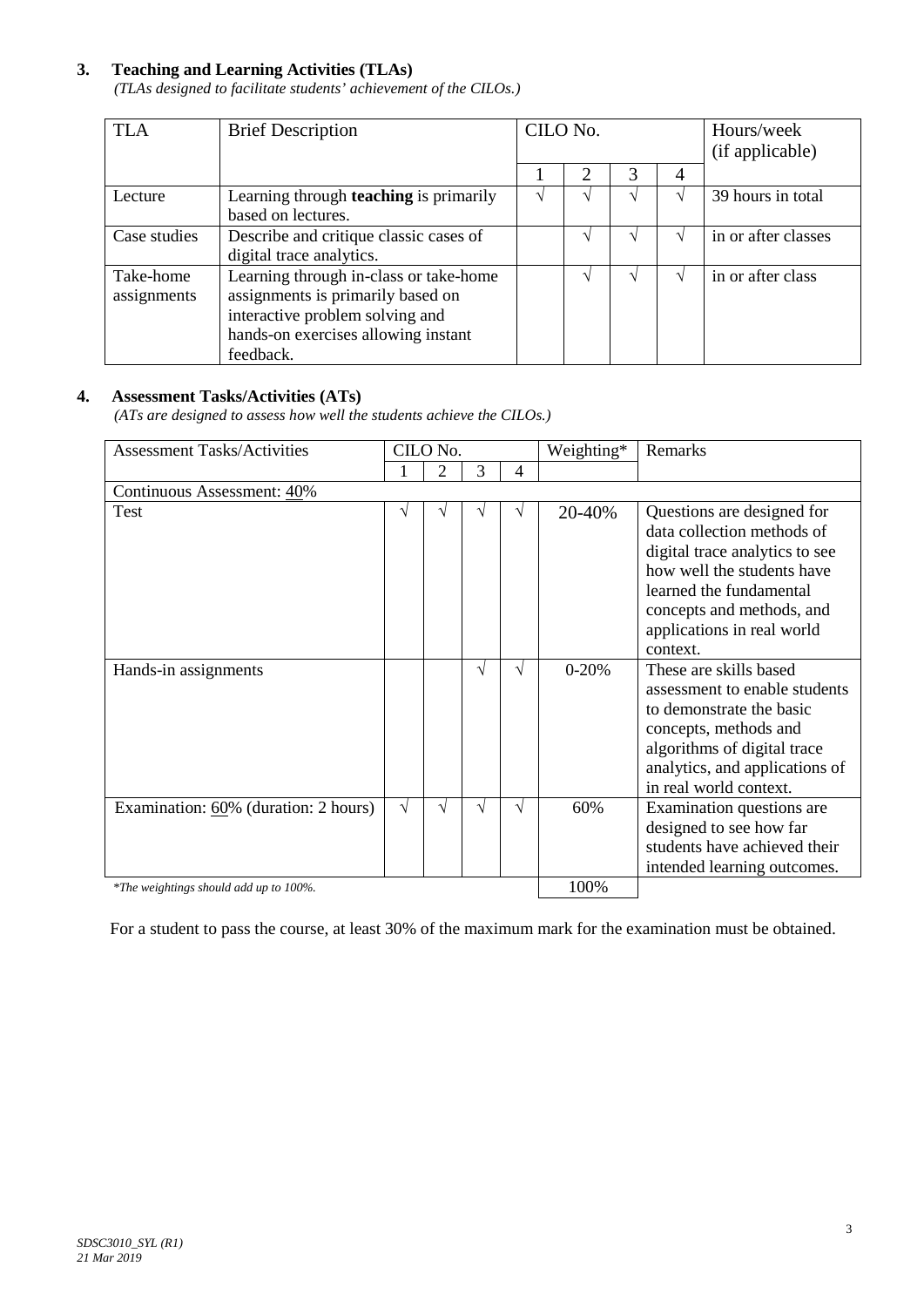# **5. Assessment Rubrics**

*(Grading of student achievements is based on student performance in assessment tasks/activities with the following rubrics.)*

| <b>Assessment Task</b>  | Criterion                                                                                                                                | Excellent     | Good          | Fair          | Marginal     | Failure                                    |
|-------------------------|------------------------------------------------------------------------------------------------------------------------------------------|---------------|---------------|---------------|--------------|--------------------------------------------|
|                         |                                                                                                                                          | $(A+, A, A-)$ | $(B+, B, B-)$ | $(C+, C, C-)$ | (D)          | (F)                                        |
| <b>Test</b><br>1.       | Ability to understand and apply key concepts, methods of<br>digital trace analytics.                                                     | High          | Significant   | Moderate      | <b>Basic</b> | Not even<br>reaching<br>marginal<br>levels |
| Hands-in<br>assignments | Ability to learn the basic concepts, apply methods and<br>algorithms of digital trace analytics, and develop real world<br>applications. | High          | Significant   | Moderate      | <b>Basic</b> | Not even<br>reaching<br>marginal<br>levels |
| Examination<br>3.       | Ability to solve learning tasks using digital trace analytics.                                                                           | High          | Significant   | Moderate      | <b>Basic</b> | Not even<br>reaching<br>marginal<br>levels |